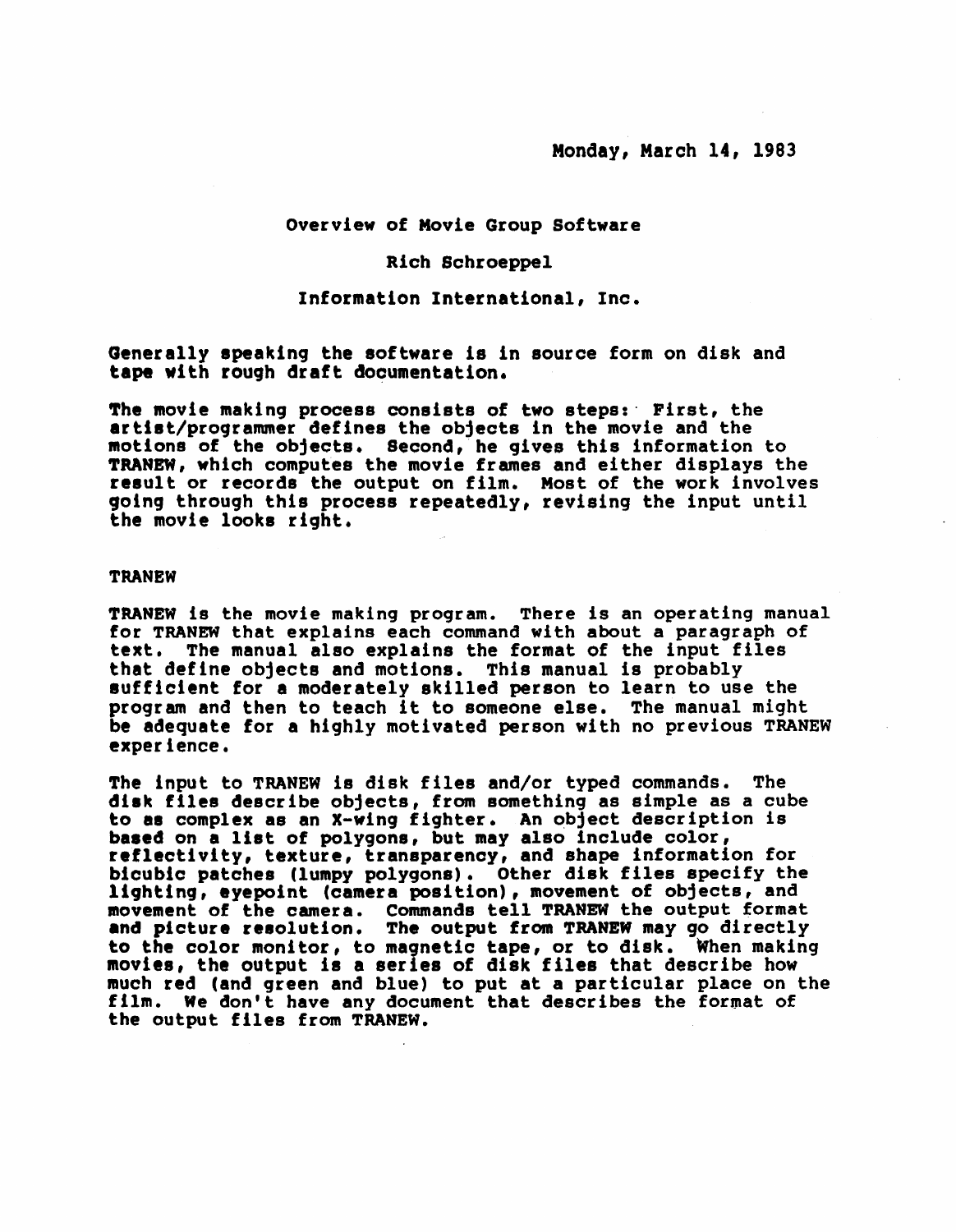#### Language and Portability Considerations

TRANEW is written in FORTRAN, with a substantial amount of PDP10 assembly code for speed. The internal data formats depend on a 36 bit word length, because of the designers desire to cram as much data as possible into memory. If the program is to be moved to another machine, aome work will be needed on these machine dependent aspects. The other PDPIO programs are written in PORTRAN, MACRO (assembly), SAIL, and LISP.

Another consideration is that TRANEW is slow on complex objects (the interesting, useful ones). The program was developed on the kAlO processor, but runs very slowly. It is probably acceptable on a KLlO, which is half as fast as Foonly. If the program is converted to run on a faster, number crunching machine, this shouldn't be a problem. The PDP10 memory space is probably inadequate to run TRANEW in real applications, The programmers needed the extra MMM memory to do complex pictures. There are several schemes for extending the PDPIO architecture to address additional memory. Since the places where TRANEW uses extra address space are already marked in the code, it should be easy to convert to any extended memory Bcheme. TRANEW did some work before Foon1y was operating, so some level of animation is possible with an ordinary PDPIO.

#### SHADER

A II11S computer controls the exposing of film. The IIllS program is called SHADER. The source files for SHADER are fine.<br>The operating instructions for SHADER need to be expanded. Its The operating instructions for SHADER need to be expanded. behavior is controlled by patches made when the program is loaded.

#### ASAS

ASAS is the director's language. It is used to describe the motions of the objects. ASAS is written in MACLISP (the MIT dialect of LISP). The documentation is reasonable. A thesis is dialect of Lisr). The documentation is reasonable. A thesis is<br>included to explain the point of it all. A file of update notes describes the evolution of the program in recent years. The program had reached the capacity of the KA10 in terms of scene complexity, LISP wae running out of apace. LISP is aemiportable: Many machines have a LISP, but no two dialects agree.<br>We have good documentation (a manual) for LISP.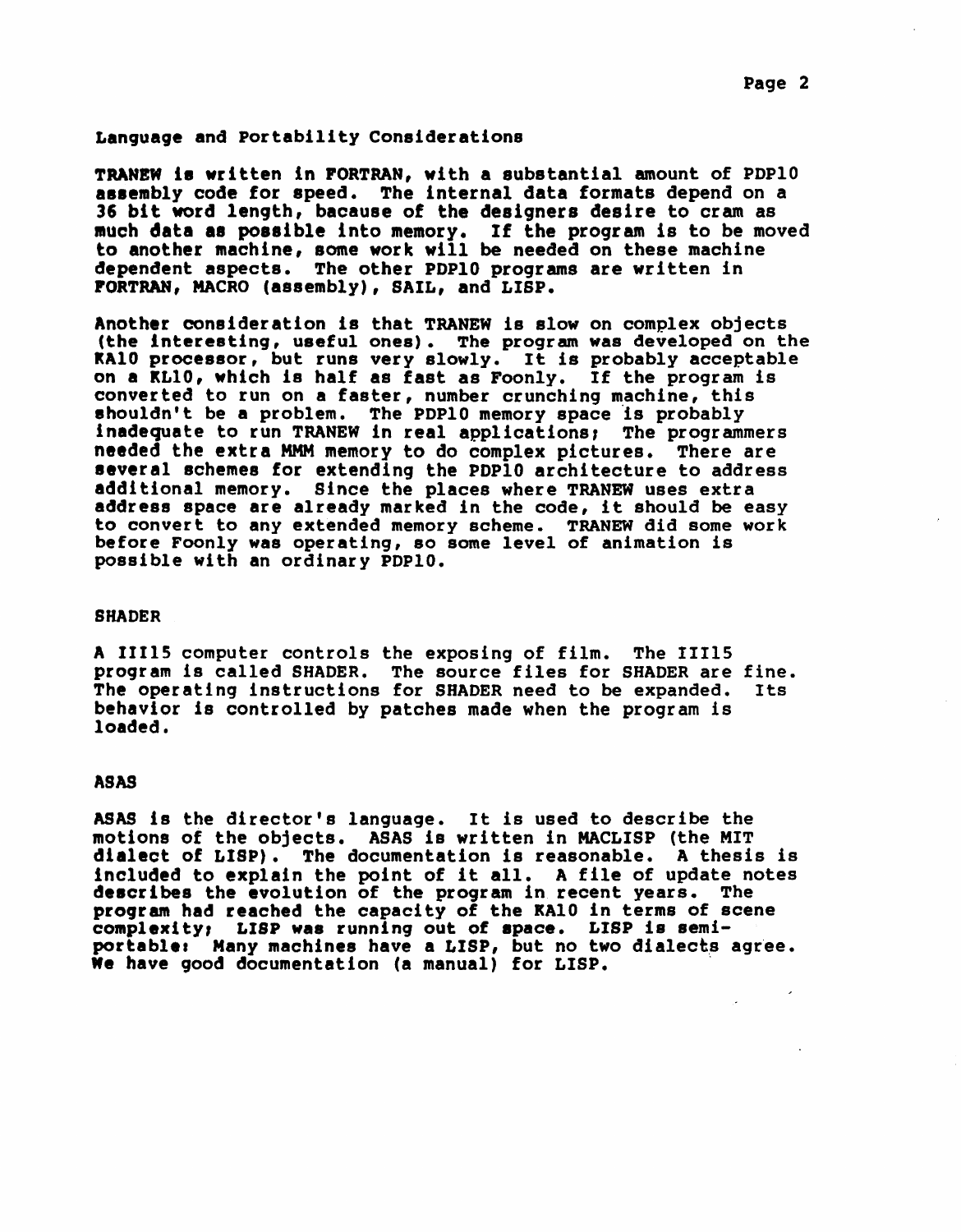#### 3D2 and TUBES

Most objects are defined with the encoding station, an equipment group including the big data tablet and several displays,<br>controlled by the 11115 in the southeast corner of the Foonly<br>room, The state of the encoding station needs further room. The state of the encoding station needs further<br>examination. The programs are available but the operating instructions are fragmentary. The encoding station programs are written in CASTLE language, which i8 implemented in 11115 code. The utilities are written in CASTLE, and 11115 assembly. There is a manual for CASTLE. If we sell the encoding station, the is a manual for CASTLE. It we sell the encoding station, the<br>IIIl5 should go with it to support the displays and the software. The output of the encoding station is a tape, which is read into roonly and converted into PDPlO format.

#### **GEOMED**

Some object creation was done directly on the PDP10 using<br>Baumgart's GEOMED. This program works best with the Leahy display. The program originally was written for the Stanford display system, which is very similar to one we have in house. <sup>I</sup> have Been a version of it work with the TEKTRONIX terminal, but I'm not sure if it was ever used that way for production. We have good documentation (a manual) for GEQMED.

## TWEAK

There are several utility programs for editing objects: the workhorse programs are documented with cheat sheets. These should be usable with some experimentation. There is a collection of utilities for fixing specific database problems: these typically have a paragraph of documentation. The utilities for manipulating the object data bases are mostly written in SAIL, a language specific to the PDP10 (written at the Stanford AI Lab). We have a SAIL manual.

#### other utilities

There is a collection of test programs for the DFP. These utilities were also used to initialize it for shooting film. There are programs to produce color calibration wedges on different output media. We have tests for KBOX and for the STC disk.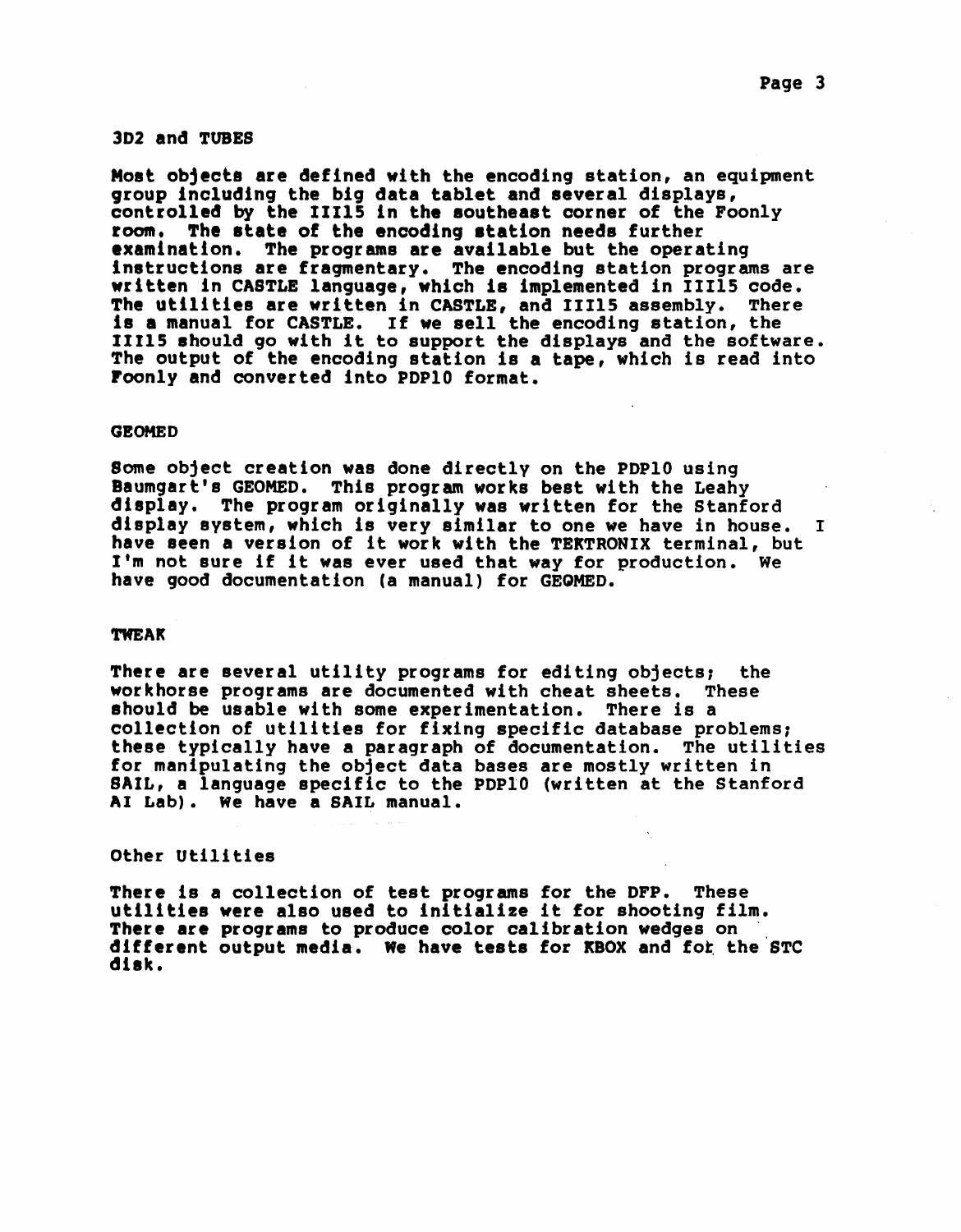Miscellaneous Notes

 $\sim$ 

 $\frac{1}{2}$  and  $\frac{1}{2}$  . The contribution of the contribution of the contribution of  $\frac{1}{2}$ 

 $\Delta_{\rm{L}}$ 

The programmers occasionally used picture input from a scanner as an ingredient. I think this was used for texture files. <sup>I</sup> didn't locate any specific information about textures or fractal surfaces. Both of these effects have been used in movie output.

In examining the diek data, I noticed Bource files for many programs. It 8eems likely that aource files for all programs are present. We don't have instructions for compiling the programs, but we can probably work them out.

 $\sim 10^{-1}$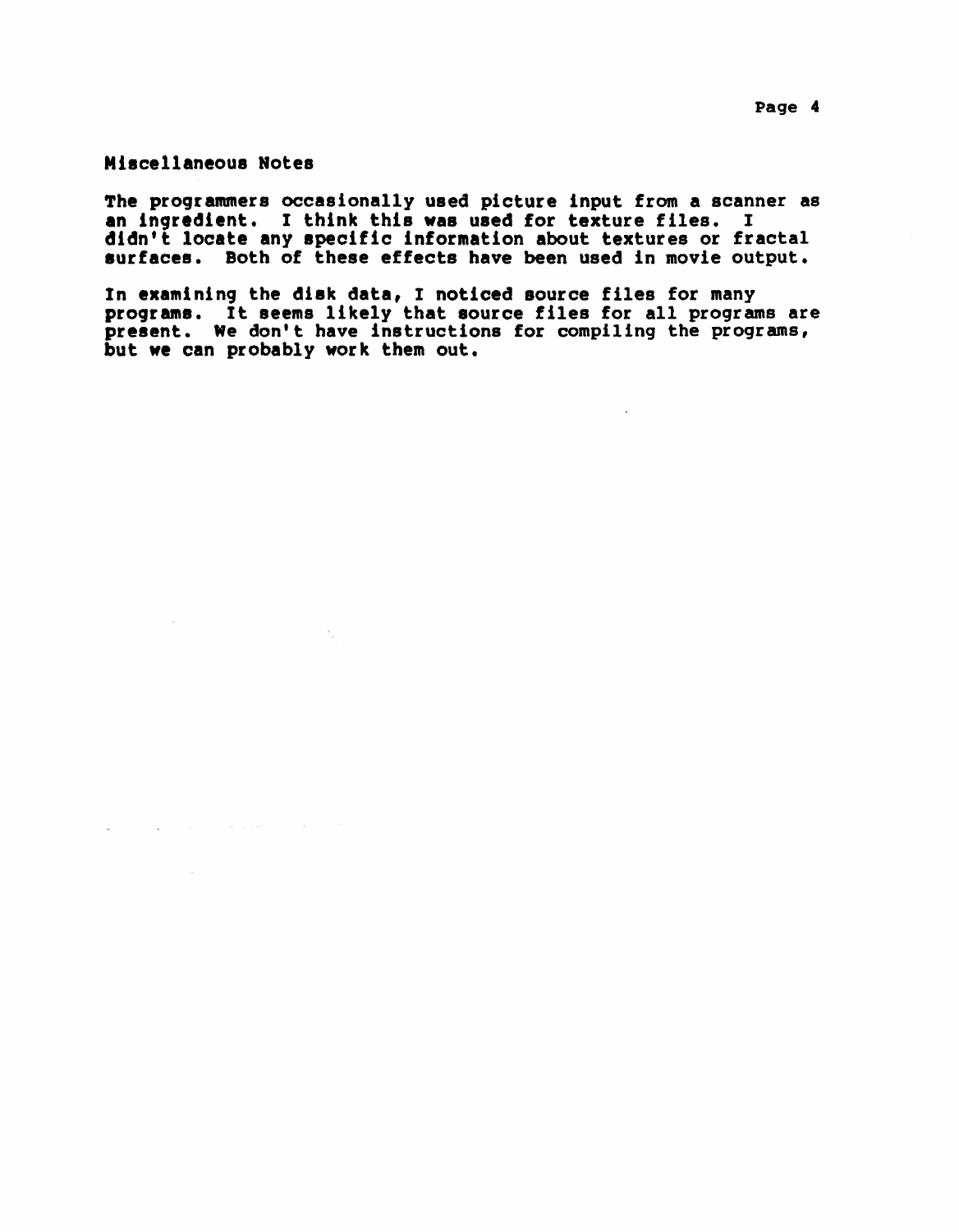**932** INFORMATION INTERNATIONAL'

## pIGITAL SCENE SIMULATION SYSTEM FACT SHEET

Foon1y 1 Mainframe computer with 1 Megabyte memory. Executes 10 times as fast as a DEC KAla. Top speed 10 million instructions per second. Pipelined architecture.

Instruction prefetch. 2K by 72 bit writable microcode. Up to 8 terminals. Printer 600/300 LPM. 2048 word memory cache. Cached 10 controller. PDP-lO style lObus. Disk and tape subsystem: 4 x 50 MByte drives.<br>800/1600 bpi tape drive, 110 ips. Tektronix storage terminal with vectors.

1000 x 1000 color monitor, 60 Hz refresh; interlaced. Driven from 2 Megabyte frame buffer. Frame buffer may also be used as extra memory for Foonly processor.

Programmable 35mm color film reader/recorder system SOO bpi tape drive, 9MByte disk drive.

Stand-alone input system with: Talos data tablet 4S" x 60", two cursors. High performance color film scanner. 4 high speed vector displays. 800 bpi tape drive, 9MByte disk drive.

Operator aids: Comprehensive operator aids and data-base verification programs for creating 3D descriptions of objects and scenes.

Available proprietary software, Written in FORTRAN, interloops provided in PDP-lO assembly language, input/output data structures optimized at 36-bit wordlength, instantly useful on PDP-IO or PDP-lO lookalike system and can be readily converted to operate on other large mainframes. Major contributions to-the software came from 20 man years of development. License agreement will vary with intended use.

Sample programs; TRANEW Scene simulation program ASAS GEOMED Object preparation TWEAK Object editor Scene choreography language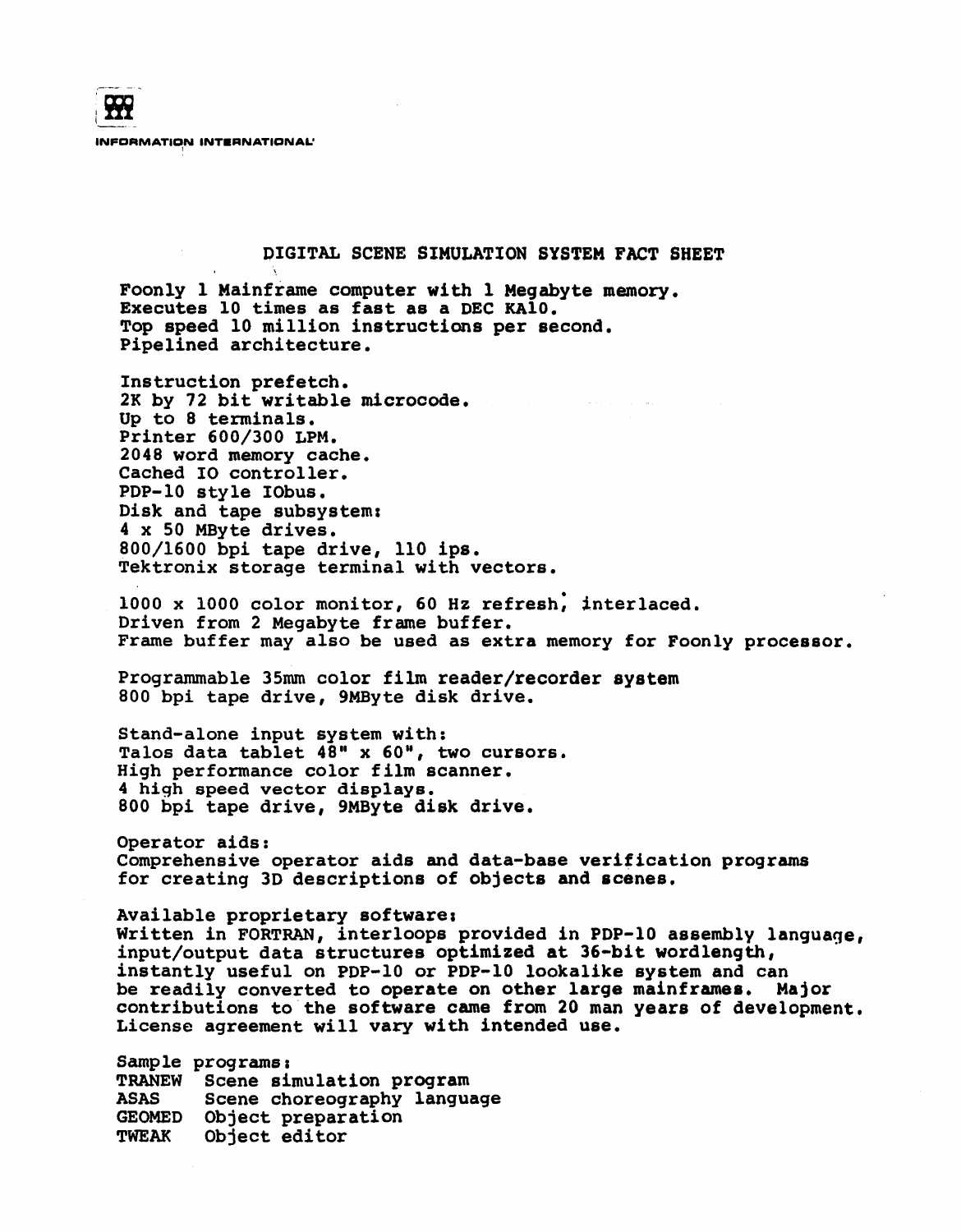# CAMERA CONFIGURATION FOR DIGITAL SCENE SIMULATION SYSTEM

The system contains two modified programmable Film Reader/Recorder systems similar in configuration and function to the atandard III FR-80 microfilm recorder. One unit can be used for scanning or recording while the other is for recording only. They may be connected via disk interface to perform a simultaneous scan and record operation.

There are 3 camera subsystems interchangeable at a universal mechanical camera mount interface. The 3 cameras are;

- 1. Standard Model 8029/A 35mm camera pin registered camera with dedicated color filter subsystem.
- 2. Prototype 35mm camera body with dedicated color filter subsystem and integrated photomultiplier light measurement unit for use as a film scanner. The camera contains a pin registered single frame Acme movement with an academy aperture. This camera may be used for recording as well as scanning.
- 3. Special purpose 4 x 5 aperture camera fitted with a standard Graflex plate holder and dedicated color filter subsystem.